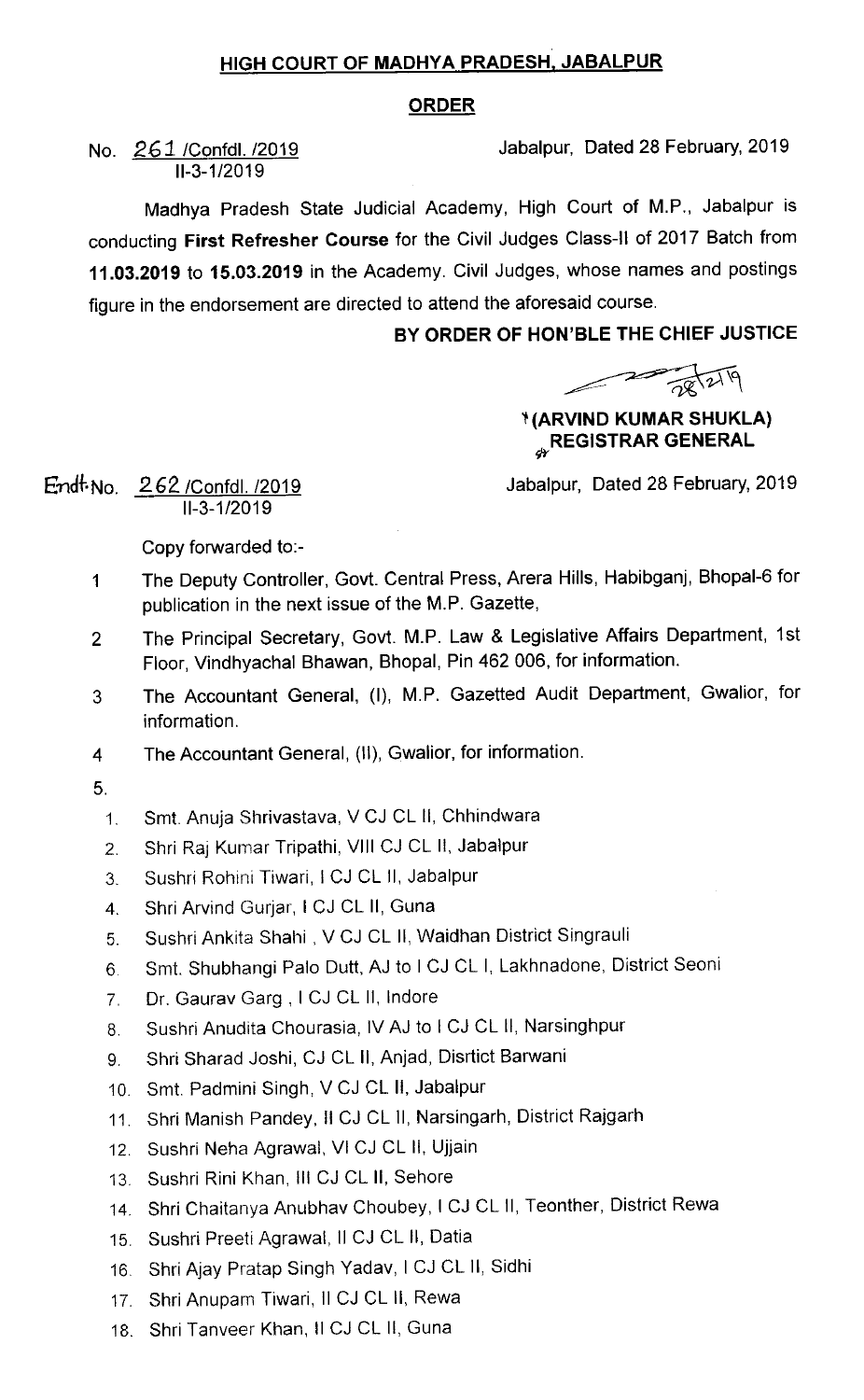- 19. Sushri Preeti Mishra, I CJ CL II, Chhatarpur
- 20. Sushri Shivangi Shrivastava, Il CJ CL II, Gwalior
- 21, Sushri Sarita Choudhary,I CJ CL 11, Shajapur
- 22. Shri Bharat Singh Raghuwanshi, II CJ CL II, Sehore
- 23, Sushri Ankita Shrivastava,I CJ CL 11, Banda, District Sagar
- 24. Shri Aniruddha Jain, Il CJ CL II, Mandsaur
- 25. Smt. Rakhi Deolia, I CJ CL II, Burhanpur
- 26, Shri Mahesh Kumar Tripathi, VI CJ CL 11, Satna
- 27. Smt. Vijay Shree Rathore, I CJ CL II, Betul
- 28. Smt. Maneesha Jain, I CJ CL II, Raisen
- 29. Sushri Renu Yadav, IV CJ CL II, Sidhi
- 30. Ku. Anupriya Parashar, III CJ CL II, Indore
- 31. Shri Nadeem Javed Khan, III CJ CL II, Dewas
- 32. Sushri Smita Swarnkar, III CJ CL II, Katni
- 33. Shri Sharad Jaiswal, I CJ CL II, Bhind
- 34. Sushri Sanjana Malviya, CJ CL II, Rehli, District Sagar
- 35 Shri Sanjay Singh Dhakad,11 CJ CL 11, Badamalhara, District Chhatarpur
- 36. Sushri Renu Khan, I CJ CL 11, Shahdol
- 37. Smt. Anjali Patel, CJ CL 11, Manawar, District Dhar
- 38. Shri Rajeev Patel, CJ CL 11, Pathariya, District Damoh
- 39. Shri Sushil Gehlot, III CJ CL II, Mandsaur
- 40. Shri Rohit Kumar, I CJ CL II, Khurai, District Sagar
- 41. Ku. Mrinalini Singh, I CJ CL II, Sihora, District Jabalpur
- 42. Smt. Priyanka Vishwakarma, II CJ CL II, Deosar District Singrauli
- 43. Sushri Babita Prajapat, VII CJ CL II, Ratlam
- 44. Shri Radhakrishna Yadav, I CJ CL II, Tikamgarh
- 45, Sushri Pooja Gole, AJ to CJ CL 11, Thandla, District Jhabua
- 46. Shri Jitendra Singh Parmar, I CJ CL 11, Barwaha, District Mandleshwar
- 47. Shri Ramavatar Patel, CJ CL II, Hanumana, District Rewa
- 48. Shri Rupesh Kumar Sahu, I CJ CL 11, Nagod, District Satna
- 49. Smt. Sapna Patwa, CJ CL 11, Susner, District Shajapur
- 50. Sushri Sonam Sharma, AJ to I CJ CL 11, Gadarwara, District Narsinghpur
- 51. Shri Gaurav Chaurasiya, I CJ CL H, Nowgong, District Chhatarpur
- 52. Shri Ravendra Kumar Soni, lv CJ CL 11, Katni
- 53. Shri Sachin Sahu, CJ CL II, Vijayraghogarh, District Katni
- 54. Sushri Arti Arya, I CJ CL II, Vidisha
- 55 Sushri Purnima Kothe, II CJ CL II, Khandwa
- 56. Smt. Sarita Dawar Waskle, I CJ CL II, Sardarpur, District Dhar<br>57. Sushri Vijay Shri Suryavanshi, III CJ CL II, Bhopal
- 
- 58. Shri Anurag Singh Suman, AJ to CJ CL II, Susner, District Shajap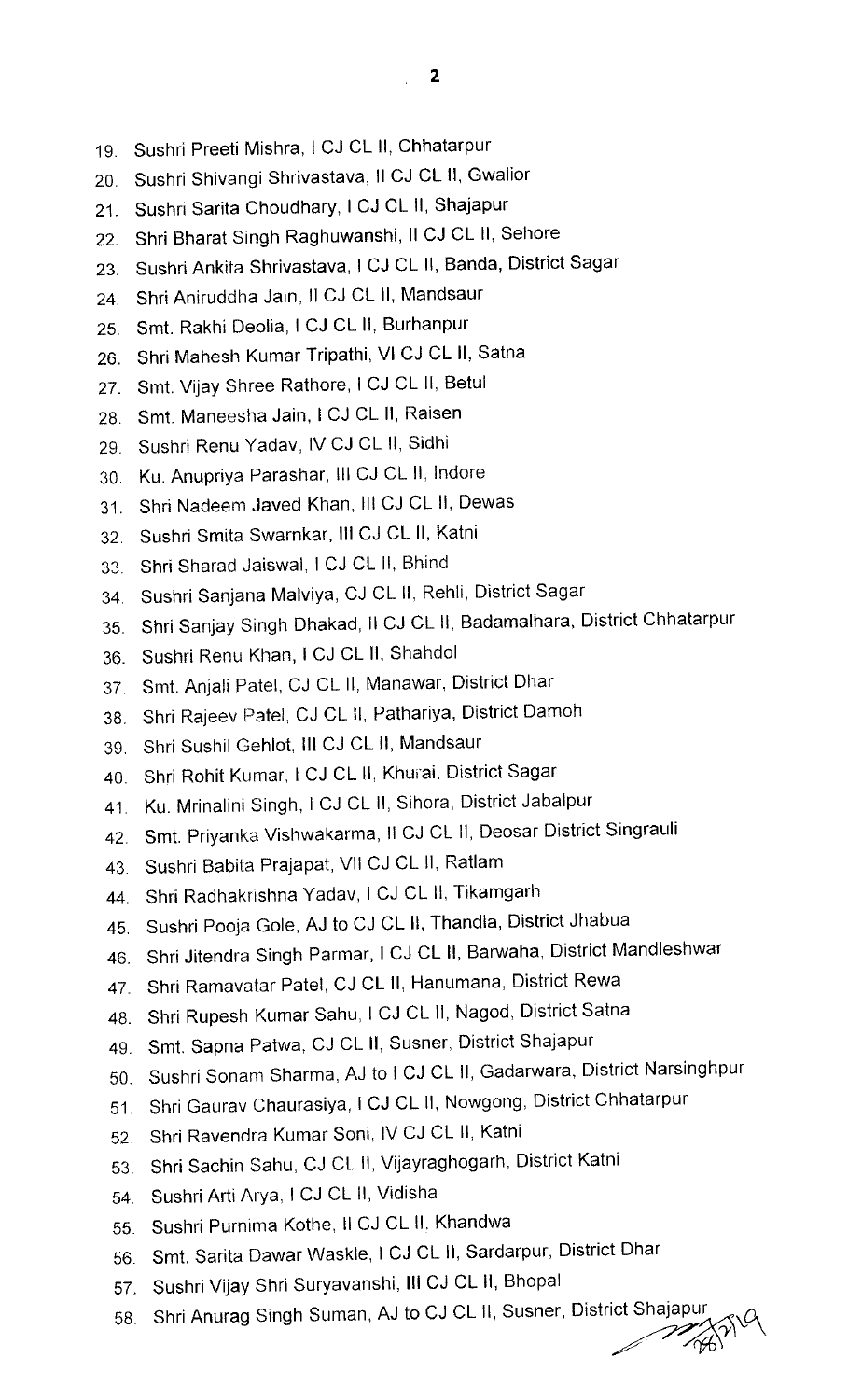- 59. Sushri Pooja Singh Mourya, AJ to CJ CL 11, Khachraud, District Ujjain
- 60. Shri Shailendra Uikey, II CJ CL II, Hatta District Damoh
- 61, Shri Rahul Solanki,I CJ CL 11, Waraseoni, District Balaghat
- 62. Shri Vedprakash Sagar, V AJ to I CJ CL 11, Narsinghpur
- 63. Shri Mohit Badke,I CJ CL 11, Narsingarh, District Rajgarh
- 64. Sushri Nidhi Shakyawar, II CJ CL II, Damoh
- 65. Shri Sachendra Kumar Bhadkariya, III CJ CL II, Morena
- 66. Sushri Meeta Pawar, II CJ CL II, Kannod, District Dewas
- 67. Shri Sanjeev Pipladiya, CJ CL 11, Tendukheda, District Damoh
- 68. Ku. Arundhati Kakodia, AJ to CJ CL II, Deori, District Sagar
- 69. Sushi Sapna Kanodiya, AJ TO I CJ CL 11, Pipariya, District Hoshangabad
- 70. Sushri Anna Glory Toppo, II CJ CL II, Jatara, District Tikamgarh
- 71. Sushri Akanksha Tekam, I CJ CL II, Mauganj, District Rewa
- 72. Sushri Kritika Singh,11 CJ CL 11, itarsi, District Hoshangabad
- 73. Shri Lalta Singh,I CJ CL 11, Umaria
- 74. Shri Abhijeet Singh Vaskle, II CJ CL II, Sardarpur, District Dhar
- 75. Sushri Usha Kanta Bairagi, III CJ CL II, Shajapur
- 76. Shri Lalit Kumar Maida, I CJ CL II, Narayangarh, District Mandsaur
- 77. Sushri Radha Uikey, IV CJ CL II, Seoni
- 78. Sushri Nandnee Uikey, I CJ CL II, Balaghat
- 79. Smt. Nirmala Waskale, lv CJ CL 11, Mandsaur
- 80. Shri Gajendra Rawat, II CJ CL II, Sailana, District Ratlam
- 81. Sushri Neha Maurya, I CJ CL II, Alote, District Ratlam
- 82. Shri Neeraj Kumar Thakur, I CJ CL II, Jaisinghnagar, District Shahdol
- 83. Sushri Neha Pradhan, I CJ CL II, Chachoda, District Guna
- 84. Shri Rakesh Bhide, VIII CJ CL II, Ratlam
- 85. Shri Arun Singh Alawa , CJ CL 11. Rajpur, District Barwani
- 86. Sushri Jyoti Rathore, I CJ CL II, Bhopal
- 87. Sushri Sunita Rawat, I CJ CL II, Rampur Baghelan, District Satna
- 88. Sushri Priyanka Chouhan, I CJ CL II, Khargone, District Mandleshwar
- 89. Sushri Kavita Kawade, II CJ CL II, Jaisinghnagar, District Shahdol
- 90. Smt. Jyoti Singh Tekam, AJ to I CJ CL 11, Lakhnadone, District Seoni
- 91. Shri Mehtab Singh Baghel, CJ CL II, Garoth, District Mandsaur
- 92. Sushri Purnima Saiyam, I CJ CL II, Sirmaur, District Rewa
- 93. Sushri Varsha Bhalavi, XI CJ CL II, Indore
- 94. Shri Naresh Singh Gond, II CJ CL II, Teonther, District Rewa
- 95. Sushri Sangeeta Pandram, II CJ CL II, Waraseoni, District Balaghat
- 96. Sushri Bhanu Pandwar, AJ to CJ CL II, Chaurai, District Chhindwara
- 97. Shri Raju Singh Dawar, I CJ CL II, Mungaoli, District Ashoknagar  $28719$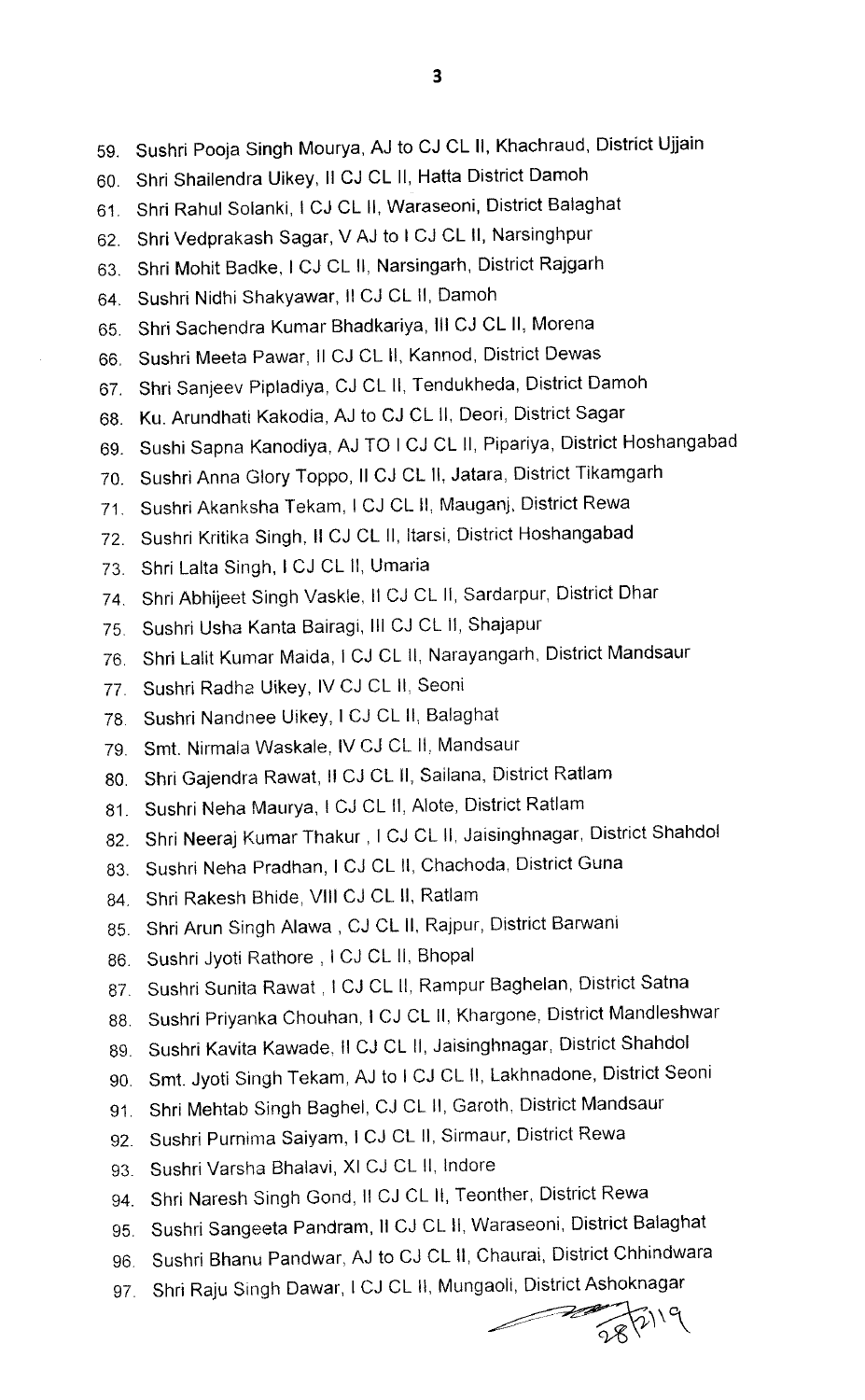for information and compliance with a direction to report for the aforesaid Course on 11.03.2019 at 9.30 a.m. in the Academy.

The nominated Judges of District Judiciary are directed to observe the following instructions:

- to apprise themselves with the contents of the Joining Instructions available on the MPSJA website <u>www.mpsja.gov.in</u> & <u>www.mpsja.mphc.gov.in</u> and observe the same.
- the participants shall send one soft copy each of the following to the Academy on official mail of the State Judicial Academy i.e. mpsja@mphc.in sufficiently in advance i.e. latest by 6<sup>th</sup> March, 2019 and shall also bring the photocopy of the same with them:
	- > Judgment in Civil and Criminal cases (contested) (one each);
	- $\triangleright$  Issues (one);
	- > Charges (one);
	- $\triangleright$  Questionnaire of examination of accused
- The District & Sessions Judge, Chhindwara/ Jabalpur/ Guna/ Singrauli/ 6. Seoni/ lndore/ Narsinghpur/ Badwani/ Rajgarh/ Ujjain/ Sehore/ Rewa/ Datia/ Sidhi/ Chhatarpur/ Gwalior/ Shajapur/ Sagar/ Mandsaur/ Burhanpur/ Satna/ Betul/ Raisen/ Dewas/ Katni/ Bhind/ Shahdol/ Dhar/ Damoh/ Singrauli/ Ratlam/ Tikamgarh/ Jhabua/ Mandleshwar/ Vidisha/ Khandwa/ Bhopal/ Balaghat/ Morena/ Hoshangabad/ Umaria/ Ashoknagar for information and necessary action with a request to instruct the participant Judges to remain present at M.P.S.J.A. building at Jabalpur on the date and time given in the order, positively.
- Registrar (I.T.), High Court of Madhya Pradesh, Jabalpur, for sending copy of  $7<sup>1</sup>$ order by e-mail to following Judicial Officers:-
	- 1. District Judge (Inspection), High Court Premises, Jabalpur/ District Judge (Inspection), J.E.-1, Judges Enclave, Residency Area, lndore -452001/ District Judge (Inspection), 28/8, Race-course Road, Opposite Maila Ground, Gwalior (M.P.), for information.
	- 2. Principal Registrar, High Court of M.P., Bench lndore, for information
	- 3. Principal Registrar, High Court of M.P., Bench Gwalior, New High Court Building, City Centre, Gwalior, for information.
	- 4. Member Secretary, M.P. State Legal Services Authority, 574, South Civil Lines, Jabalpur, for information.
	- 5. Principal Registrar (I.L.R. & Examination)/ (Vigilance)/ (Judicial), High Court of M.P., Jabalpur, for information.
	- 6. Member Secretary, State Court Management System Committee, High Court of M.P., Jabalpur, for information.